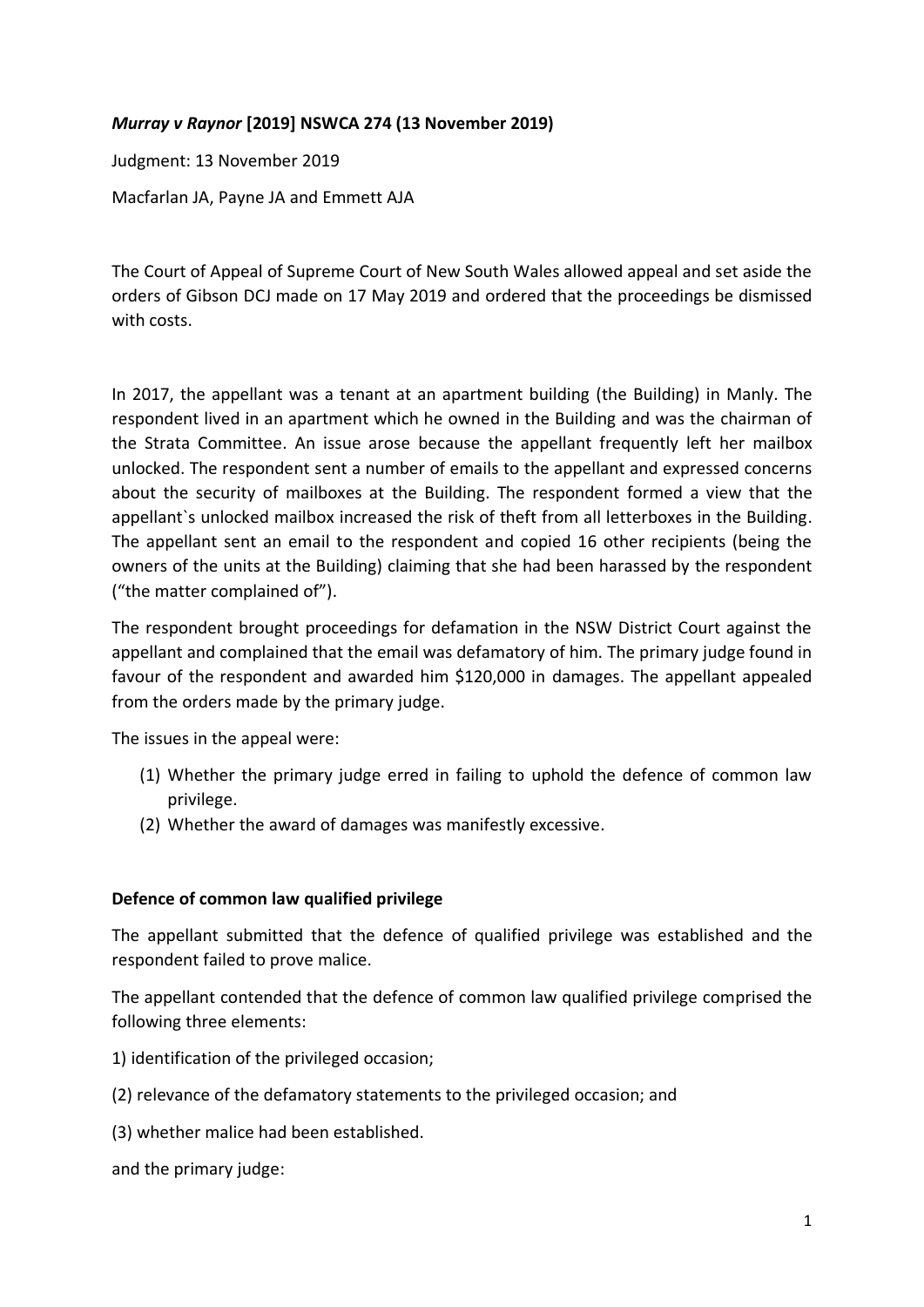- failed to identify the nature of the privileged occasion where there was a clear occasion of privilege;
- erred in finding that the "communication has not been made for the reason that makes the occasion privileged" which was a conflation of the questions of relevance to the occasion and malice.
- failed to identify the occasion of privilege and by failing to have regard to "reply to attack", did not consider the appellant's motive in publishing in context.

The Court made the following findings:

- "the critical first step in determining whether a defamatory publication is made in circumstances attracting a qualified privilege at common law is to identify the privileged occasion". And the primary judge should have concluded that it was the communication to residents of Building on the subject of management of the building including the mailboxes` security. (*LVMH Watch & Jewellery Australia Pty Ltd v Michael Lassanah & Ors* [2011] NSWCA 370)
- Secondly, there must be a sufficient connection to the privileged occasion to attract the defence. "No narrow view should be taken of the pursuit of duty or interest in what was said on an occasion of privilege." (*Cush v Dillon* (2011) 243 CLR 298 at [22]). The primary judge`s findings that the publication was made for "the purpose of humiliating, belittling and insulting [the respondent] in the most hurtful way possible" was indicative of conflating malice and relevance to the occasion of qualified privilege. Therefore, the matter complained of was relevant and germane to the occasion of privilege.
- The primary judge "should have found that there had been an "attack" for the purposes of the reply to attack subset of qualified privilege. However, the reply was made to a different "body" than the matter complained of, so did not attract the defence".
- "Proof of ill-will, prejudice, bias, recklessness, lack of belief in truth or some improper motive is insufficient of itself to establish that malice actuated the publication". Therefore, the primary judge's conclusion that malice had been proven should be set aside.

Consequently, the Court held that the defence of common law qualified privilege was established.

## **Damages**

With respect to the award of damages, the court found that "an award of \$120,000 for an email in these terms addressed to 16 people was a manifestly excessive award".